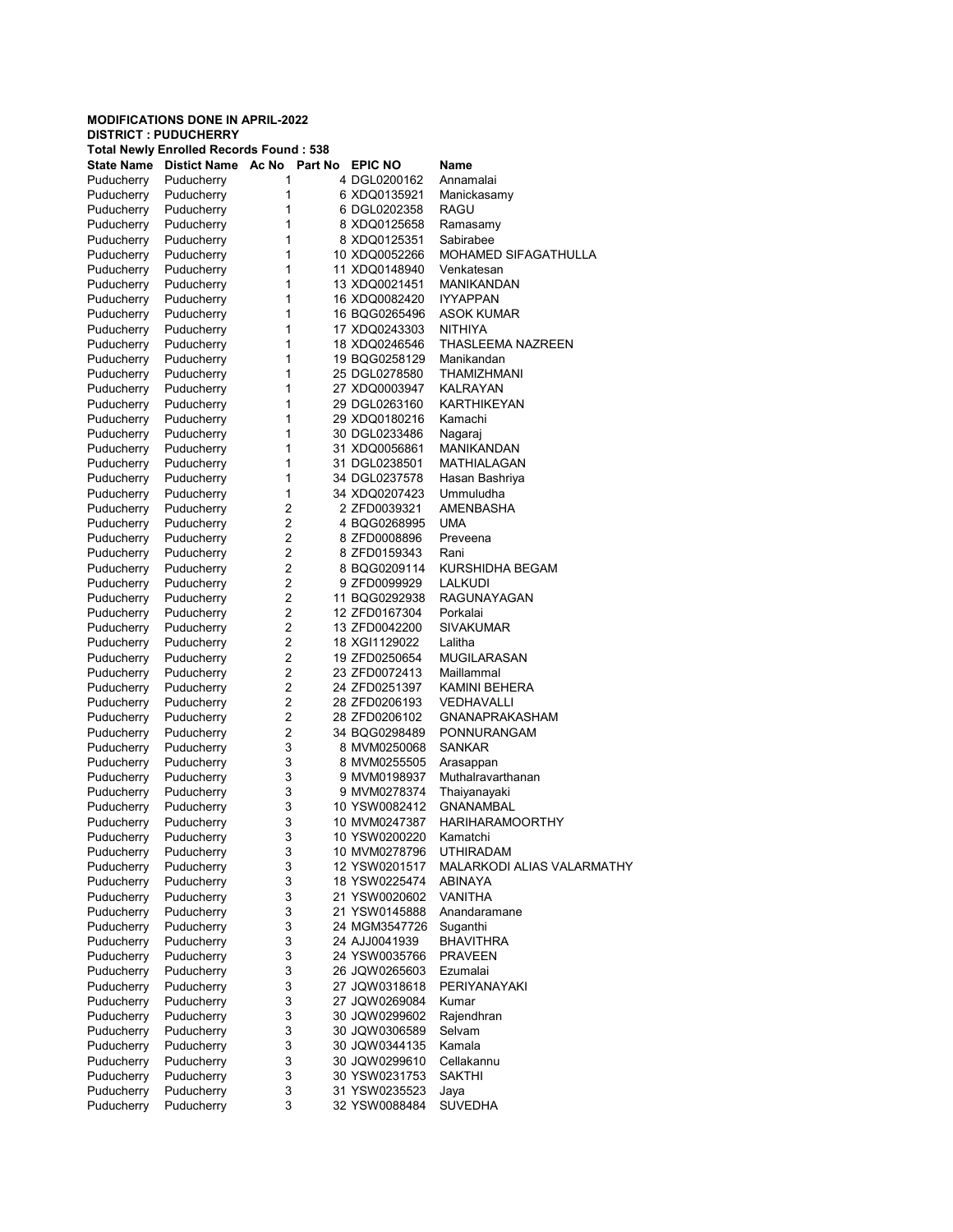|                   | <b>DISTRICT : PUDUCHERRY</b>                   |         |                |                       |
|-------------------|------------------------------------------------|---------|----------------|-----------------------|
|                   | <b>Total Newly Enrolled Records Found: 538</b> |         |                |                       |
| <b>State Name</b> | Distict Name Ac No                             | Part No | <b>EPIC NO</b> | Name                  |
| Puducherry        | Puducherry                                     | 4       | 4 SIK0280479   | <b>CELINE</b>         |
| Puducherry        | Puducherry                                     | 4       | 10 JZL0224543  | Nagamma               |
| Puducherry        | Puducherry                                     | 4       | 15 JZL0351247  | PANNEERSELVAM         |
| Puducherry        | Puducherry                                     | 4       | 16 TLS0009506  | RAJA                  |
| Puducherry        | Puducherry                                     | 4       | 16 JZL0255497  | PARAMESHVARI          |
| Puducherry        | Puducherry                                     | 4       | 20 JZL0298687  | Velmurugan            |
| Puducherry        | Puducherry                                     | 4       | 20 JZL0338749  | ANBARASAN             |
| Puducherry        | Puducherry                                     | 4       | 22 TLS0219329  | <b>MEHABUNISA</b>     |
| Puducherry        | Puducherry                                     | 4       | 24 TLS0248419  | Malayalathan          |
| Puducherry        | Puducherry                                     | 4       | 25 TLS0192666  | <b>VETRIVELOU</b>     |
| Puducherry        | Puducherry                                     | 4       | 30 JZL0250928  | Anbuganesh            |
| Puducherry        | Puducherry                                     | 4       | 32 TLS0270116  | vijayalakshmi         |
| Puducherry        | Puducherry                                     | 4       | 32 JZL0328682  | <b>CHITRA</b>         |
| Puducherry        | Puducherry                                     | 4       | 32 TLS0036350  | Prakash               |
| Puducherry        | Puducherry                                     | 4       | 37 TLS0271338  | <b>GUHAN</b>          |
| Puducherry        | Puducherry                                     | 4       | 38 ULP1027986  | <b>VANISRI</b>        |
| Puducherry        | Puducherry                                     | 4       | 39 TLS0275404  | <b>PORTCHZHIAN</b>    |
| Puducherry        | Puducherry                                     | 5       | 1 YIQ0282830   | <b>SATHISH</b>        |
| Puducherry        | Puducherry                                     | 5       | 1 YIQ0147983   | Rajasekaran           |
| Puducherry        | Puducherry                                     | 5       | 3 AFZ2890713   | SANGEETA TULSI PILLAY |
| Puducherry        | Puducherry                                     | 5       | 3 JZL0356048   | KAMATCHI              |
| Puducherry        | Puducherry                                     | 5       | 4 YIQ0152199   | Alamelu               |
| Puducherry        | Puducherry                                     | 5       | 5 YIQ0129684   | ANANDARAJ             |
| Puducherry        | Puducherry                                     | 5       | 5 KTY0167346   | PARANDHAMAN           |
| Puducherry        | Puducherry                                     | 5       | 5 YIQ0039487   | ILANGOVAN             |
| Puducherry        | Puducherry                                     | 5       | 10 YIQ0152926  | VASANTHI              |
| Puducherry        | Puducherry                                     | 5       | 13 YIQ0026211  | <b>FOWGIYA BEGAM</b>  |
| Puducherry        | Puducherry                                     | 5       | 18 YIQ0217182  | Dharmalingam          |
| Puducherry        | Puducherry                                     | 5       | 20 JQW0256719  | RAMALINGAM            |
| Puducherry        | Puducherry                                     | 5       | 25 YIQ0202119  | <b>VINAYAGAMOURTY</b> |
| Puducherry        | Puducherry                                     | 5       | 25 YIQ0093823  | <b>TAMIZHSELVY</b>    |
| Puducherry        | Puducherry                                     | 5       | 27 YIQ0190595  | <b>KALIYAMURTHY</b>   |
| Puducherry        | Puducherry                                     | 5       | 27 JQW0248245  | AZHAGAPPAN            |
| Puducherry        | Puducherry                                     | 5       | 27 LPN1362599  | <b>KUMAR</b>          |
| Puducherry        | Puducherry                                     | 5       | 28 YIQ0101436  | <b>ISAIPRIYA</b>      |
| Puducherry        | Puducherry                                     | 5       | 29 YIQ0060202  | SURIYAPRAKASH         |
| Puducherry        | Puducherry                                     | 5       | 29 YIQ0076695  | SURESH                |
| Puducherry        | Puducherry                                     | 5       | 31 LXL0247999  | BHARATHACHAKRAVARTHY  |
| Puducherry        | Puducherry                                     | 5       | 31 YIQ0029389  | Narayanan             |
| Puducherry        | Puducherry                                     | 5       | 32 JQW0266320  | <b>JAGEER USEN</b>    |
| Puducherry        | Puducherry                                     | 5       | 32 YIQ0281527  | <b>JOE LEEBURG</b>    |
| Puducherry        | Puducherry                                     | 5       | 33 YIQ0193573  | <b>VELANKANNI</b>     |
| Puducherry        | Puducherry                                     | 5       | 33 DNX0287201  | <b>MUTHU</b>          |
| Puducherry        | Puducherry                                     | 5       | 34 YIQ0283176  | <b>GIRUBAA</b>        |
| Puducherry        | Puducherry                                     | 5       | 34 KXX0197459  | PUSHPAVATHI           |
| Puducherry        | Puducherry                                     | 5       | 34 JQW0232231  | KALAIVANI             |
| Puducherry        | Puducherry                                     | 5       | 36 JZL0338228  | Sevvizhi              |
| Puducherry        | Puducherry                                     | 5       | 36 YIQ0085043  | <b>PRADHAP</b>        |
| Puducherry        | Puducherry                                     | 5       | 36 YIQ0244749  | SOUPRAMANIANE         |
| Puducherry        | Puducherry                                     | 5       | 36 YIQ0245019  | PACHAIAMMAL           |
| Puducherry        | Puducherry                                     | 5       | 36 YIQ0067140  | <b>SHENBAGASELVI</b>  |
| Puducherry        | Puducherry                                     | 5       | 36 YIQ0235663  | ANANDAYE              |
| Puducherry        | Puducherry                                     | 5       | 36 DNX0456392  | RAJI                  |
| Puducherry        | Puducherry                                     | 5       | 36 YIQ0280669  | SOORIYA PRABHA        |
| Puducherry        | Puducherry                                     | 6       | 2 UEB0270330   | <b>BARATH</b>         |
| Puducherry        | Puducherry                                     | 6       | 7 JQW0234633   | <b>Dhanaselvam</b>    |
| Puducherry        | Puducherry                                     | 6       | 8 JQW0252981   | <b>DEIVEINDIRANE</b>  |
| Puducherry        | Puducherry                                     | 6       | 10 JTP0428128  | PANNEERSELVAM         |
| Puducherry        | Puducherry                                     | 6       | 12 UEB0054502  | <b>LIYAT BEGAM</b>    |
| Puducherry        | Puducherry                                     | 6       | 12 UEB0054312  | CHARANRAJ             |
| Puducherry        | Puducherry                                     | 6       | 12 UEB0165035  | Shanthi               |
| Puducherry        | Puducherry                                     | 6       | 13 UEB0020057  | <b>BARANIDHARAN</b>   |
| Puducherry        | Puducherry                                     | 6       | 13 JQW0242701  | SOUBRAMANIANE         |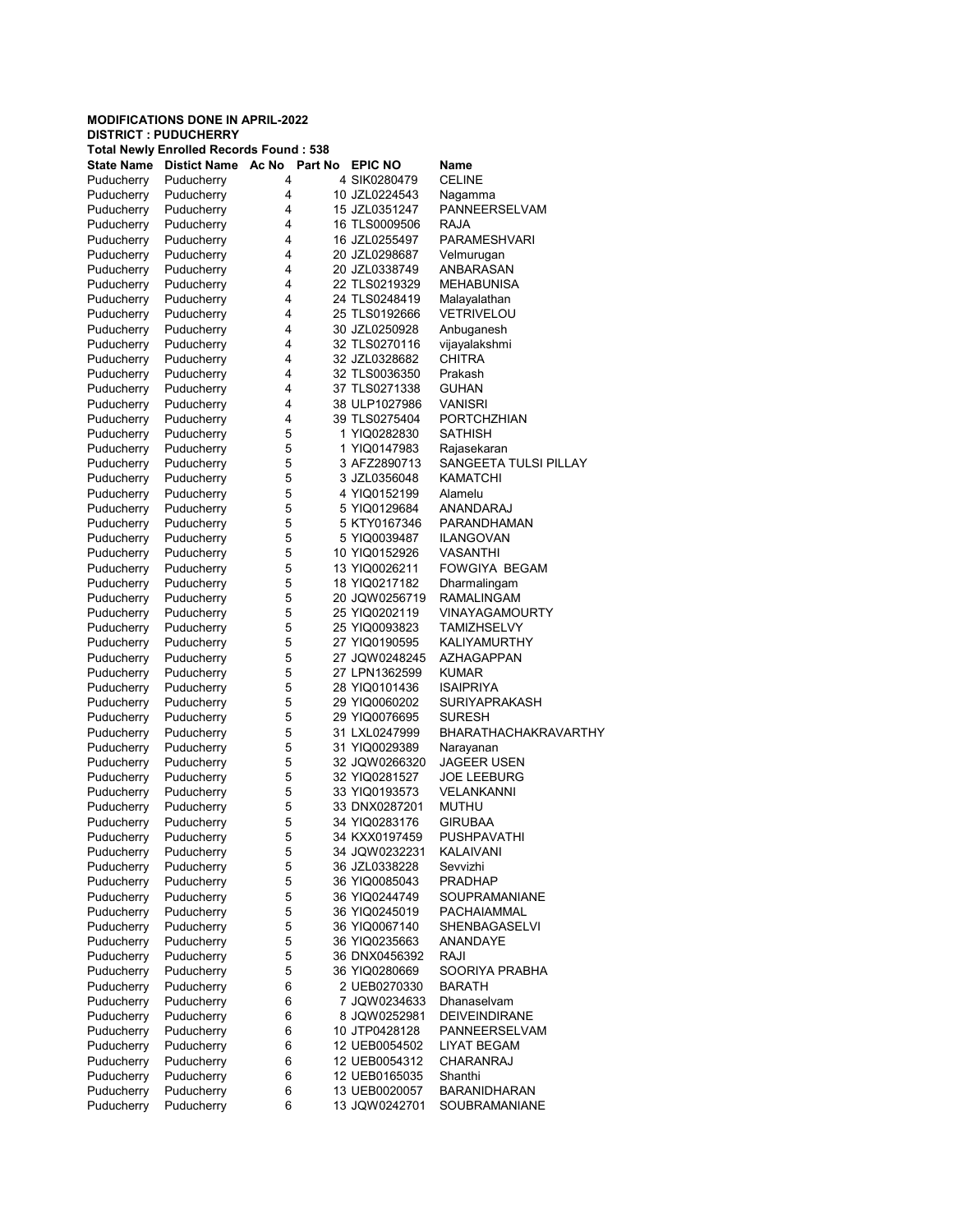|     |  |  | <b>UISIKIUI: PUUUUNEKKI</b> |  |  |
|-----|--|--|-----------------------------|--|--|
| $-$ |  |  |                             |  |  |

|                          | <b>Total Newly Enrolled Records Found: 538</b> |                |                                |                                   |
|--------------------------|------------------------------------------------|----------------|--------------------------------|-----------------------------------|
| <b>State Name</b>        | Distict Name Ac No Part No EPIC NO             |                |                                | Name                              |
| Puducherry               | Puducherry                                     | 6              | 14 JQW0371377                  | <b>PAPATHTHY</b>                  |
| Puducherry               | Puducherry                                     | 6              | 14 UEB0195164                  | KATHIRVELAYUTHAM                  |
| Puducherry               | Puducherry                                     | 6              | 14 JQW0271783                  | Gandhimathi                       |
| Puducherry               | Puducherry                                     | 6              | 14 JQW0274753                  | SIVAGAMASOUNDARY                  |
| Puducherry               | Puducherry                                     | 6              | 17 UEB0074757                  | <b>VIDHYA</b>                     |
| Puducherry               | Puducherry                                     | 6              | 18 JQW0274746                  | Rajeshwari                        |
| Puducherry               | Puducherry                                     | 6              | 18 JQW0298133                  | LUBIN ROMULUS                     |
| Puducherry               | Puducherry                                     | 6              | 18 UEB0056929                  | JAYARANE DERGERON                 |
| Puducherry               | Puducherry                                     | 6              | 18 JQW0274670                  | Venkatesan                        |
| Puducherry               | Puducherry                                     | 6              | 18 UEB0006890                  | JARTHAROSLEEN                     |
| Puducherry               | Puducherry                                     | 6              | 18 JQW0317792                  | DESINTHA SUGUIRDAMARY REMY        |
| Puducherry               | Puducherry                                     | 6              | 18 UEB0036749                  | JANAMULRAJ DEVERGERON             |
| Puducherry               | Puducherry                                     | 6              | 20 UEB0037267                  | <b>BISCOT VIYOLA</b>              |
|                          |                                                | 6              | 20 UEB0047092                  | SASIKUMAR                         |
| Puducherry               | Puducherry                                     | 6              |                                | SATHISHKUMAR                      |
| Puducherry               | Puducherry                                     |                | 20 UEB0047100                  |                                   |
| Puducherry               | Puducherry                                     | 6              | 20 JQW0296574                  | JOHN PETER MOMBREN                |
| Puducherry               | Puducherry                                     | 6              | 20 JQW0315481                  | SELVY                             |
| Puducherry               | Puducherry                                     | 6              | 22 KVY0620831                  | DHANDAPANI                        |
| Puducherry               | Puducherry                                     | 6              | 23 JQW0317453                  | <b>BALU</b>                       |
| Puducherry               | Puducherry                                     | 6              | 25 UEB0269597                  | JAI KAUSHIK                       |
| Puducherry               | Puducherry                                     | 6              | 25 UEB0253575                  | Anthuvan Earnest Sukumaran        |
| Puducherry               | Puducherry                                     | 6              | 27 RNV0176735                  | <b>GOVINDARAJU</b>                |
| Puducherry               | Puducherry                                     | 6              | 27 GKY0393124                  | <b>DATCHANAMOORTHY</b>            |
| Puducherry               | Puducherry                                     | 6              | 29 KVY0707968                  | SHENBAGAVALLI                     |
| Puducherry               | Puducherry                                     | 6              | 32 UEB0049056                  | <b>DINESH KUMAR</b>               |
| Puducherry               | Puducherry                                     | 6              | 32 KVY0693739                  | <b>UMA</b>                        |
| Puducherry               | Puducherry                                     | 6              | 32 UEB0186411                  | <b>MUNIAMMAL</b>                  |
| Puducherry               | Puducherry                                     | 6              | 33 SIK0983882                  | Subathra                          |
| Puducherry               | Puducherry                                     | 6              | 34 KVY0428441                  | <b>SIVAGAMY</b>                   |
| Puducherry               | Puducherry                                     | 6              | 34 UEB0040253                  | RAMANI                            |
| Puducherry               | Puducherry                                     | 6              | 34 KVY0428466                  | Kaliyamoorthy                     |
| Puducherry               | Puducherry                                     | 6              | 35 KVY0710517                  | <b>GURUMOORTHI</b>                |
| Puducherry               | Puducherry                                     | 6              | 35 UEB0030924                  | Jayanthi                          |
| Puducherry               | Puducherry                                     | $\overline{7}$ | 2 FLY3006855                   | <b>SEKAR</b>                      |
| Puducherry               | Puducherry                                     | $\overline{7}$ | 2 ZHN0014704                   | ROOPAVATHI                        |
| Puducherry               | Puducherry                                     | $\overline{7}$ | 2 ZHN0090118                   | VIJAI                             |
| Puducherry               | Puducherry                                     | $\overline{7}$ | 3 ZHN0102285                   | SUBATHRA                          |
| Puducherry               | Puducherry                                     | $\overline{7}$ | 3 ZHN0229203                   | ANAND                             |
| Puducherry               | Puducherry                                     | $\overline{7}$ | 4 ZHN0057927                   | RAMANATHAN                        |
| Puducherry               | Puducherry                                     | $\overline{7}$ | 6 JTP0315549                   | SOUGOUMARANE                      |
| Puducherry               | Puducherry                                     | $\overline{7}$ | 6 ZHN0178988                   | Varalakshmi                       |
| Puducherry               | Puducherry                                     | $\overline{7}$ | 6 FBN0238626                   | KAVIDA                            |
| Puducherry               | Puducherry                                     | 7              | 8 ZHN0159467                   | Anthoniyammal                     |
| Puducherry               | Puducherry                                     | $\overline{7}$ | 8 ZHN0159459                   | <b>CHINNAPPAN</b>                 |
| Puducherry               | Puducherry                                     | 7              | 8 ZHN0163303                   | Selvi                             |
| Puducherry               | Puducherry                                     | 7              | 8 JTP0317164                   | Shanthi                           |
| Puducherry               | Puducherry                                     | $\overline{7}$ | 9 JTP0544718                   | <b>KALAYARASI</b>                 |
| Puducherry               | Puducherry                                     | 7              | 9 JTP0432625                   | <b>ARUMUGAM</b>                   |
| Puducherry               | Puducherry                                     | $\overline{7}$ | 9 ZHN0192278                   | <b>SEKAR</b>                      |
| Puducherry               | Puducherry                                     | 7              | 9 JTP0515221                   | SELVI                             |
| Puducherry               | Puducherry                                     | $\overline{7}$ | 11 ZHN0098228                  |                                   |
|                          | Puducherry                                     | $\overline{7}$ |                                | Divyalakshmi<br><b>EZHILARASI</b> |
| Puducherry<br>Puducherry |                                                |                | 12 SCO0056929<br>12 ZHN0040204 |                                   |
|                          | Puducherry                                     | 7              |                                | SHANMUGASUNDARAM                  |
| Puducherry               | Puducherry                                     | $\overline{7}$ | 14 JTP0506238                  | MAHENDRAN                         |
| Puducherry               | Puducherry                                     | 7              | 15 JTP0328393                  | <b>ANTHONY RAJ</b>                |
| Puducherry               | Puducherry                                     | $\overline{7}$ | 15 ZHN0187153                  | <b>LILLY MERY</b>                 |
| Puducherry               | Puducherry                                     | $\overline{7}$ | 15 JTP0452193                  | DEVI                              |
| Puducherry               | Puducherry                                     | 7              | 16 ZHN0174482                  | Sekar                             |
| Puducherry               | Puducherry                                     | $\overline{7}$ | 18 ZHN0098731                  | Suriya                            |
| Puducherry               | Puducherry                                     | 7              | 19 ZHN0228445                  | SNEGALATHA                        |
| Puducherry               | Puducherry                                     | $\overline{7}$ | 19 ZHN0157164                  | PAZHANI                           |
| Puducherry               | Puducherry                                     | 7              | 23 ZHN0119776                  | VIJAYALAKSHMI                     |
| Puducherry               | Puducherry                                     | $\overline{7}$ | 24 ZHN0078659                  | <b>UMA MAHESWARY</b>              |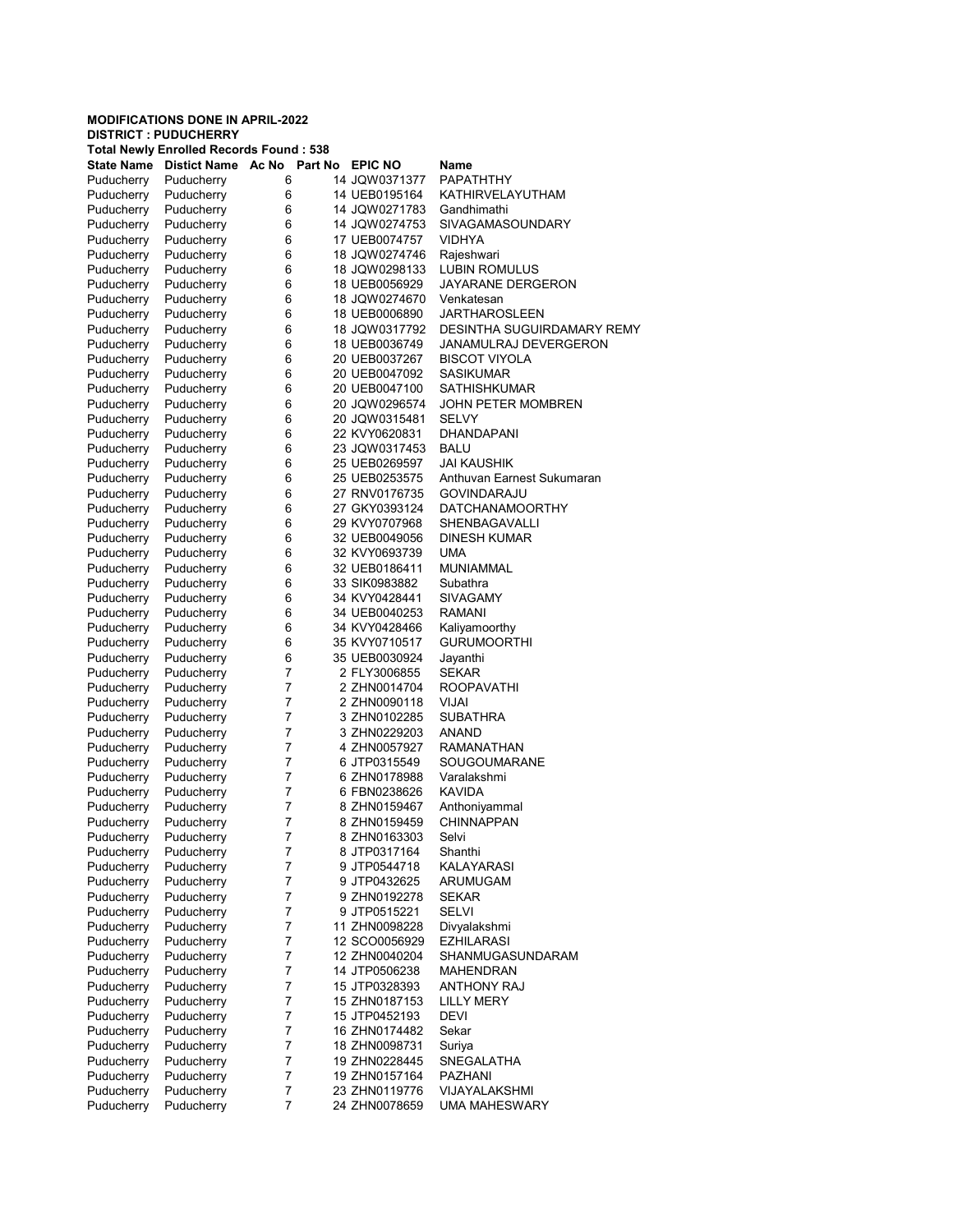|                   | <b>Total Newly Enrolled Records Found: 538</b> |       |         |                |                        |
|-------------------|------------------------------------------------|-------|---------|----------------|------------------------|
| <b>State Name</b> | <b>Distict Name</b>                            | Ac No | Part No | <b>EPIC NO</b> | Name                   |
| Puducherry        | Puducherry                                     | 7     |         | 24 ZHN0224444  | MADHUMITHAN            |
| Puducherry        | Puducherry                                     | 7     |         | 24 KVY0566992  | ANITHA                 |
| Puducherry        | Puducherry                                     | 7     |         | 27 KVY0563866  | <b>GAYATHRI</b>        |
| Puducherry        | Puducherry                                     | 7     |         | 27 KVY0616060  | <b>MURUGAVENI</b>      |
| Puducherry        | Puducherry                                     | 7     |         | 30 ZHN0122929  | <b>MALLIGA</b>         |
| Puducherry        | Puducherry                                     | 8     |         | 1 NOG0037820   | <b>BALACHANDAR</b>     |
| Puducherry        | Puducherry                                     | 8     |         | 2 JQW0318311   | GLOTHAMAN              |
| Puducherry        | Puducherry                                     | 8     |         | 3 UHV0817122   | MENAGA                 |
| Puducherry        | Puducherry                                     | 8     |         | 3 JQW0303701   | <b>KANDHAN</b>         |
| Puducherry        | Puducherry                                     | 8     |         | 4 ZHN0033217   | <b>KUMARAN</b>         |
|                   |                                                |       |         |                |                        |
| Puducherry        | Puducherry                                     | 8     |         | 5 NOG0218263   | <b>ARULSELVI</b>       |
| Puducherry        | Puducherry                                     | 8     |         | 7 JTP0344705   | Rajasundaran           |
| Puducherry        | Puducherry                                     | 8     |         | 7 JTP0502401   | VASUKI                 |
| Puducherry        | Puducherry                                     | 8     |         | 8 NOG0170209   | Muthulakshmi           |
| Puducherry        | Puducherry                                     | 8     |         | 8 JTP0365262   | <b>COMADY</b>          |
| Puducherry        | Puducherry                                     | 8     |         | 8 NOG0170191   | SANKARAN               |
| Puducherry        | Puducherry                                     | 8     |         | 8 JTP0315861   | ANANDHI                |
| Puducherry        | Puducherry                                     | 8     |         | 12 JTP0316513  | <b>GANDHIMATHI</b>     |
| Puducherry        | Puducherry                                     | 8     |         | 12 NOG0180844  | Ellammal               |
| Puducherry        | Puducherry                                     | 8     |         | 12 JTP0308429  | Vengadesaperumal       |
| Puducherry        | Puducherry                                     | 8     |         | 13 NOG0032177  | <b>ASHOKKUMAR</b>      |
| Puducherry        | Puducherry                                     | 8     |         | 14 KVY0657494  | PAZHANI                |
| Puducherry        | Puducherry                                     | 8     |         | 14 KVY0695791  | SATHIABUVANAM          |
| Puducherry        | Puducherry                                     | 8     |         | 15 KVY0459180  | Jaya                   |
| Puducherry        | Puducherry                                     | 8     |         | 15 KVY0492124  | <b>SURESH</b>          |
| Puducherry        | Puducherry                                     | 8     |         | 16 NOG0159442  | Thirumal               |
| Puducherry        | Puducherry                                     | 8     |         | 16 NOG0159467  | Selvambal              |
| Puducherry        | Puducherry                                     | 8     |         | 16 NOG0022285  | JOTHIPRIYA             |
| Puducherry        | Puducherry                                     | 8     |         | 20 JTP0397943  | JUTHIE KRISHNA         |
| Puducherry        | Puducherry                                     | 8     |         | 21 NOG0144469  | JAYA                   |
|                   | Puducherry                                     | 8     |         |                | SARITHA                |
| Puducherry        |                                                |       |         | 23 JTP0520767  |                        |
| Puducherry        | Puducherry                                     | 8     |         | 24 NOG0224220  | THIRUKARTHIKA          |
| Puducherry        | Puducherry                                     | 8     |         | 25 NOG0106971  | SATHIYA                |
| Puducherry        | Puducherry                                     | 8     |         | 25 AJJ0019042  | HEMALADHA              |
| Puducherry        | Puducherry                                     | 8     |         | 25 JTP0540393  | <b>BALRAJ</b>          |
| Puducherry        | Puducherry                                     | 8     |         | 26 JTP0481515  | Kalaimannan            |
| Puducherry        | Puducherry                                     | 8     |         | 26 JTP0345330  | PUNEETH SHERWIN        |
| Puducherry        | Puducherry                                     | 8     |         | 27 JTP0380691  | SELLAMMAL              |
| Puducherry        | Puducherry                                     | 8     |         | 29 NOG0230128  | <b>SUBARAYAN</b>       |
| Puducherry        | Puducherry                                     | 8     |         | 29 NOG0046797  | <b>SAROJA</b>          |
| Puducherry        | Puducherry                                     | 8     |         | 30 NOG0137505  | Velmurugan             |
| Puducherry        | Puducherry                                     | 8     |         | 30 NOG0137521  | KOLANCHI               |
| Puducherry        | Puducherry                                     | 8     |         | 30 NOG0142281  | Rajanarayanan          |
| Puducherry        | Puducherry                                     | 8     |         | 30 JTP0327080  | <b>MAGESH</b>          |
| Puducherry        | Puducherry                                     | 8     |         | 30 JTP0489732  | VALARMATHI             |
| Puducherry        | Puducherry                                     | 8     |         | 30 JTP0539403  | <b>JAYANTHI</b>        |
| Puducherry        | Puducherry                                     | 9     |         | 3 UIJ0017236   | <b>KARNAN</b>          |
| Puducherry        | Puducherry                                     | 9     |         | 3 UIJ0204461   | THARANNITHARAN         |
| Puducherry        | Puducherry                                     | 9     |         | 5 UIJ0101949   | KADHIRVEL              |
| Puducherry        | Puducherry                                     | 9     |         | 7 UIJ0037929   | ARAVINDKUMAR           |
| Puducherry        | Puducherry                                     | 9     |         | 7 UIJ0121137   | Kumaramaidhan          |
| Puducherry        | Puducherry                                     | 9     |         | 8 UIJ0180315   | KARNAGUY               |
| Puducherry        |                                                |       |         |                |                        |
|                   | Puducherry                                     | 9     |         | 8 MRJ0265405   | Saranya                |
| Puducherry        | Puducherry                                     | 9     |         | 9 UIJ0176925   | <b>MANGAYARCARASSY</b> |
| Puducherry        | Puducherry                                     | 9     |         | 9 UIJ0176917   | Kuppusamy              |
| Puducherry        | Puducherry                                     | 9     |         | 9 GKY0415901   | SAINATHARAO            |
| Puducherry        | Puducherry                                     | 9     |         | 11 GKY0618884  | JAYALAKSHMI            |
| Puducherry        | Puducherry                                     | 9     |         | 15 UIJ0155838  | G SUNDARAM             |
| Puducherry        | Puducherry                                     | 9     |         | 15 UIJ0155713  | A SHANMUGA LAKSHMI     |
| Puducherry        | Puducherry                                     | 9     |         | 17 KVY0531269  | VELAVAN                |
| Puducherry        | Puducherry                                     | 9     |         | 18 KVY0398818  | <b>SANTHI</b>          |
| Puducherry        | Puducherry                                     | 9     |         | 20 UIJ0070474  | KALPANA                |
| Puducherry        | Puducherry                                     | 9     |         | 24 UIJ0210328  | SATAVISHA KUNDU        |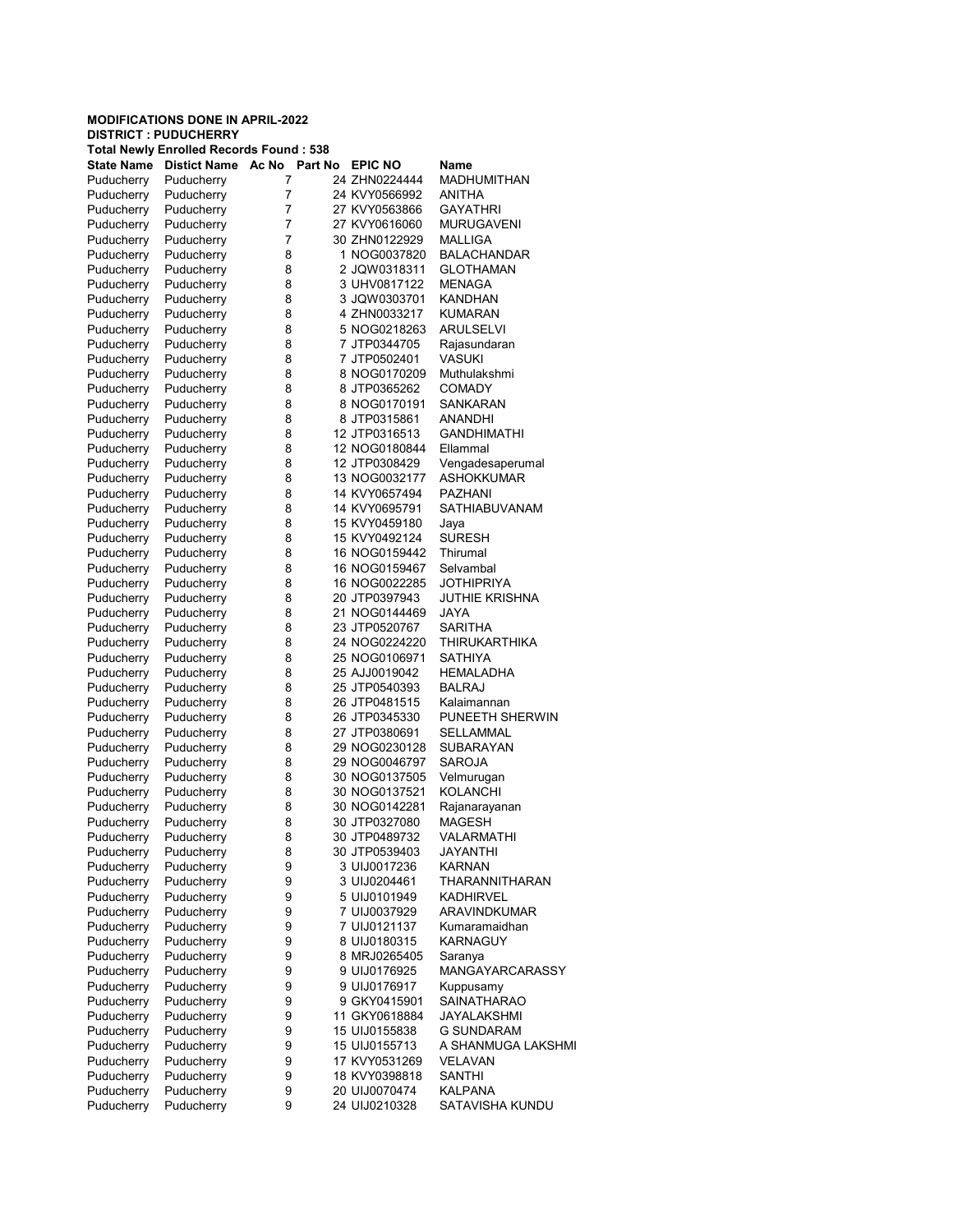|                   | <b>Total Newly Enrolled Records Found: 538</b> |       |         |                |                          |
|-------------------|------------------------------------------------|-------|---------|----------------|--------------------------|
| <b>State Name</b> | <b>Distict Name</b>                            | Ac No | Part No | <b>EPIC NO</b> | Name                     |
| Puducherry        | Puducherry                                     | 9     |         | 24 GKY0655266  | DATCHINAMURTHY           |
| Puducherry        | Puducherry                                     | 10    |         | 2 RNV0110346   | <b>ANNAPAKKIAM</b>       |
| Puducherry        | Puducherry                                     | 10    |         | 2 KVY0653501   | SAKTHIKALIDASAN          |
| Puducherry        | Puducherry                                     | 10    |         | 3 UIJ0070276   | SINDHU BHARATHI          |
| Puducherry        | Puducherry                                     | 10    |         | 3 RNV0126599   | Vasanthi                 |
| Puducherry        | Puducherry                                     | 10    |         | 5 RNV0188623   | <b>RAGOTHAMAN</b>        |
| Puducherry        | Puducherry                                     | 10    |         | 5 RNV0188631   | Suguna                   |
| Puducherry        | Puducherry                                     | 10    |         | 5 KVY0443762   | Saravanan                |
| Puducherry        | Puducherry                                     | 10    |         | 8 RNV0234609   | <b>SHRISHTIKA</b>        |
| Puducherry        | Puducherry                                     | 10    |         | 14 HJN0143164  | PETER GERMAN             |
| Puducherry        | Puducherry                                     | 10    |         | 15 SCO0122978  | <b>BURVIN</b>            |
| Puducherry        | Puducherry                                     | 10    |         | 19 UIJ0019679  | SANGEETHA                |
| Puducherry        | Puducherry                                     | 10    |         | 23 RNV0235879  | KAVIYA                   |
| Puducherry        | Puducherry                                     | 10    |         | 23 IUM0142273  | VASSANTA JOSEPH          |
| Puducherry        | Puducherry                                     | 10    |         | 24 HKD0390138  | <b>JAYAKUMARIE</b>       |
| Puducherry        | Puducherry                                     | 10    |         | 31 GKY0403675  | Balakrishnan             |
| Puducherry        | Puducherry                                     | 10    |         | 31 HKD0353748  | <b>BALAMURALI</b>        |
| Puducherry        | Puducherry                                     | 11    |         | 2 IPD0199950   | kishore                  |
| Puducherry        | Puducherry                                     | 11    |         | 2 IPD0204370   | <b>PRASATH</b>           |
| Puducherry        | Puducherry                                     | 11    |         | 2 IPD0103325   | VIDJY                    |
| Puducherry        | Puducherry                                     | 11    |         | 3 GKY0619148   | ARUNRAJ                  |
| Puducherry        | Puducherry                                     | 11    |         | 3 GKY0619213   | <b>CHITHRALEGA</b>       |
| Puducherry        | Puducherry                                     | 11    |         | 5 IPD0119297   | Kamalanathan             |
| Puducherry        | Puducherry                                     | 11    |         | 6 IPD0005348   | Ayyasamy                 |
| Puducherry        | Puducherry                                     | 11    |         | 7 IPD0041822   | <b>VIMALRAJ</b>          |
| Puducherry        | Puducherry                                     | 11    |         | 7 IPD0034371   | <b>NANCY SOFFNAH</b>     |
| Puducherry        | Puducherry                                     | 11    |         | 9 IPD0161273   | Suguna                   |
| Puducherry        | Puducherry                                     | 11    |         | 9 IPD0161265   | Sivasubramanian          |
| Puducherry        | Puducherry                                     | 11    |         | 10 IPD0199471  | Snekha                   |
| Puducherry        | Puducherry                                     | 11    |         | 11 JZL0322313  | <b>INDHUMATHI</b>        |
| Puducherry        | Puducherry                                     | 11    |         | 14 IPD0204123  | <b>RUBIGA</b>            |
| Puducherry        | Puducherry                                     | 11    |         | 17 GKY0527796  | Rakeshkumar              |
| Puducherry        | Puducherry                                     | 11    |         | 17 GKY0565556  | SHANMUGAM                |
| Puducherry        | Puducherry                                     | 11    |         | 17 GKY0565531  | <b>INDIRA</b>            |
| Puducherry        | Puducherry                                     | 11    |         | 18 HKD0326629  | <b>BAKTHAVACHALAM</b>    |
| Puducherry        | Puducherry                                     | 11    |         | 18 IPD0044099  | <b>SUMITA</b>            |
| Puducherry        | Puducherry                                     | 11    |         | 21 IPD0194324  | <b>BHARANI RANI</b>      |
| Puducherry        | Puducherry                                     | 11    |         | 21 IPD0145334  | <b>PANNMOJY</b>          |
| Puducherry        | Puducherry                                     | 11    |         | 21 IPD0186965  | <b>GOWSHIKA</b>          |
| Puducherry        | Puducherry                                     | 11    |         | 22 IPD0073064  | <b>MEENAKSHI</b>         |
| Puducherry        | Puducherry                                     | 11    |         | 22 ZHN0171249  | <b>KALAMEGAME</b>        |
| Puducherry        | Puducherry                                     | 12    |         | 1 GKY0583930   | <b>AYYANARAPPAN</b>      |
| Puducherry        | Puducherry                                     | 12    |         | 1 GKY0646588   | <b>MANGAI</b>            |
| Puducherry        | Puducherry                                     | 12    |         | 1 GKY0641704   | Sekar                    |
| Puducherry        | Puducherry                                     | 12    |         | 1 GKY0662361   | REKHA                    |
| Puducherry        | Puducherry                                     | 12    |         | 1 GKY0615443   | Chandrasekaran           |
| Puducherry        | Puducherry                                     | 12    |         | 2 GKY0615815   | <b>GNANAVEL</b>          |
| Puducherry        | Puducherry                                     | 12    |         | 2 GKY0537183   | Arumugam                 |
| Puducherry        | Puducherry                                     | 12    |         | 2 ATT0122804   | Ponnammal                |
| Puducherry        | Puducherry                                     | 12    |         | 2 ATT0124727   | <b>JANAKIRAMAN</b>       |
| Puducherry        | Puducherry                                     | 12    |         | 4 ATT0016618   | <b>GEJALAKSHMI</b>       |
| Puducherry        | Puducherry                                     | 12    |         | 5 ATT0215178   | SENTHAMIZH SELVAN        |
| Puducherry        | Puducherry                                     | 12    |         | 5 ATT0028795   | <b>DEIVANAYAGAM</b>      |
| Puducherry        | Puducherry                                     | 12    |         | 6 ATT0140103   | <b>SUBRAMANIAN</b>       |
| Puducherry        | Puducherry                                     | 12    |         | 7 ATT0023838   | <b>SEETHALAKSHMI</b>     |
| Puducherry        | Puducherry                                     | 12    |         | 7 GKY0599050   | VENGATRAMANE             |
| Puducherry        | Puducherry                                     | 12    |         | 7 GKY0611558   | Prakash                  |
| Puducherry        | Puducherry                                     | 12    |         | 7 GKY0473215   | <b>KALAIKUMARI</b>       |
| Puducherry        | Puducherry                                     | 12    |         | 7 ATT0151944   | Hari bahadur Ram bahadur |
| Puducherry        | Puducherry                                     | 12    |         | 10 ATT0226209  | manoharan                |
| Puducherry        | Puducherry                                     | 12    |         | 10 ATT0206565  | <b>ASHRAF ALI</b>        |
| Puducherry        | Puducherry                                     | 12    |         | 10 ATT0206953  | Arumugam                 |
| Puducherry        | Puducherry                                     | 12    |         | 10 ATT0206573  | <b>JAREENA BEGAM</b>     |
|                   |                                                |       |         |                |                          |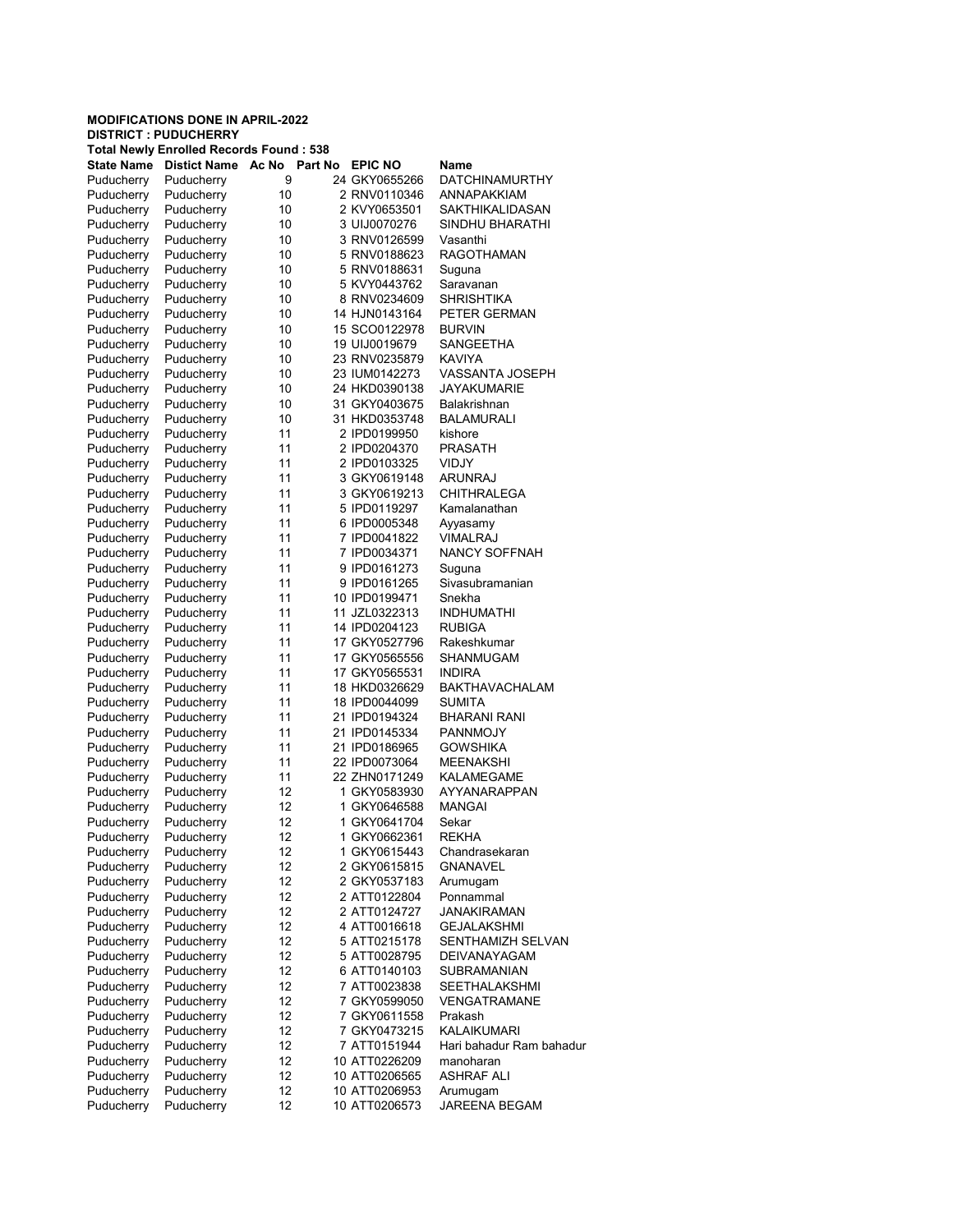|                          | <b>Total Newly Enrolled Records Found: 538</b> |          |                                |                                       |
|--------------------------|------------------------------------------------|----------|--------------------------------|---------------------------------------|
| <b>State Name</b>        | Distict Name Ac No Part No                     |          | <b>EPIC NO</b>                 | Name                                  |
| Puducherry               | Puducherry                                     | 12       | 11 ATT0205161                  | <b>SUBBARAYAN</b>                     |
| Puducherry               | Puducherry                                     | 12       | 12 GKY0491381                  | Murugan                               |
| Puducherry               | Puducherry                                     | 12       | 12 ATT0226779                  | RATHESHA                              |
| Puducherry               | Puducherry                                     | 12       | 13 GKY0473074                  | Deviga                                |
| Puducherry               | Puducherry                                     | 12       | 13 GKY0585687                  | AYYANARAPPAN                          |
| Puducherry               | Puducherry                                     | 12       | 13 ATT0228197                  | ASHIYGA                               |
| Puducherry               | Puducherry                                     | 12       | 15 GKY0660514                  | <b>BOOMIYAMMA</b>                     |
| Puducherry               | Puducherry                                     | 12       | 15 ATT0192617                  | Uma Mageshwari                        |
| Puducherry               | Puducherry                                     | 12       | 18 ATT0229112                  | <b>HARRITHARANI</b>                   |
| Puducherry               | Puducherry                                     | 12       | 18 ATT0190124                  | Neela                                 |
| Puducherry               | Puducherry                                     | 12       | 19 GKY0556548                  | <b>DURAIKICHENAMURTHY</b>             |
| Puducherry               | Puducherry                                     | 12       | 23 GKY0496281                  | V CHITRA                              |
| Puducherry               | Puducherry                                     | 12       | 23 GKY0703298                  | N ASHOK KUMAR                         |
| Puducherry               | Puducherry                                     | 12       | 24 ATT0034942                  | <b>ARUN BENHAIL</b>                   |
| Puducherry               | Puducherry                                     | 12       | 24 ATT0207399                  | <b>RASSOU</b>                         |
| Puducherry               | Puducherry                                     | 12       | 24 ATT0051037                  | <b>SELVAKUMAR</b>                     |
| Puducherry               | Puducherry                                     | 12       | 25 ATT0084848                  | SRI VENKATESA PRASATH                 |
| Puducherry               | Puducherry                                     | 12       | 26 ATT0008722                  | <b>MURUGAN</b>                        |
| Puducherry               | Puducherry                                     | 12       | 27 BKZ3148400                  | <b>GANESAN</b>                        |
| Puducherry               | Puducherry                                     | 12       | 27 GKY0675033                  | KARTHIKEYAN                           |
| Puducherry               | Puducherry                                     | 12       | 29 ATT0230060                  | <b>PRITHIKA</b>                       |
| Puducherry               | Puducherry                                     | 12       | 30 GKY0435156                  | AYYANAAR                              |
| Puducherry               | Puducherry                                     | 12       | 33 ATT0086926                  | <b>MARIE JENIFER</b>                  |
| Puducherry               | Puducherry                                     | 12       | 33 ATT0115121                  | <b>JOTHI RAMALINGAM</b>               |
| Puducherry               | Puducherry                                     | 13       | 2 IVT0207175                   | YUGALAKSHMI                           |
| Puducherry               | Puducherry                                     | 13       | 4 HKD0369991                   | CHANDRALEKA                           |
| Puducherry               | Puducherry                                     | 13       | 5 NOG0070383                   | MAHALAKSHMY                           |
| Puducherry               | Puducherry                                     | 13       | 7 IVT0206904                   | Madhusnegha                           |
| Puducherry               | Puducherry                                     | 13       | 7 IVT0079087                   | <b>SHWETA GOSWAMI</b>                 |
| Puducherry               | Puducherry                                     | 13       | 8 RNV0214478                   | SOUGOUMARIN                           |
| Puducherry               | Puducherry                                     | 13       | 9 IVT0160978                   | <b>THIRIPURASUNDARI</b><br>LINGESHWAR |
| Puducherry               | Puducherry                                     | 13<br>13 | 14 IVT0063453<br>21 ULP0861658 | Jeevitha                              |
| Puducherry<br>Puducherry | Puducherry<br>Puducherry                       | 13       | 23 IPD0092981                  | <b>GOPINATH</b>                       |
| Puducherry               | Puducherry                                     | 13       | 24 GKY0511659                  | Balasubramanian                       |
| Puducherry               | Puducherry                                     | 13       | 24 GKY0511915                  | <b>MEERA</b>                          |
| Puducherry               | Puducherry                                     | 13       | 24 HKD0372037                  | <b>SUJITHA</b>                        |
| Puducherry               | Puducherry                                     | 13       | 25 IVT0113217                  | Santhi                                |
| Puducherry               | Puducherry                                     | 13       | 25 HKD0304238                  | Thamizharasi                          |
| Puducherry               | Puducherry                                     | 13       | 25 HKD0280008                  | Ganesh                                |
| Puducherry               | Puducherry                                     | 14       | 4 HJN0199679                   | KANHAIYA LAL DALMIA                   |
| Puducherry               | Puducherry                                     | 14       | 8 IUM0003327                   | SHILA                                 |
| Puducherry               | Puducherry                                     | 14       | 8 IUM0165373                   | KICHENARADJOU                         |
| Puducherry               | Puducherry                                     | 14       | 12 IUM0019067                  | <b>GNANAVATHY</b>                     |
| Puducherry               | Puducherry                                     | 14       | 12 IUM0174342                  | MUGILAN                               |
| Puducherry               | Puducherry                                     | 14       | 13 IUM0060483                  | Revathy                               |
| Puducherry               | Puducherry                                     | 14       | 15 IUM0111054                  | KALIAPERUMAL                          |
| Puducherry               | Puducherry                                     | 14       | 15 HJN0145813                  | KALAIYARASI                           |
| Puducherry               | Puducherry                                     | 14       | 15 HJN0215376                  | <b>RAJESH</b>                         |
| Puducherry               | Puducherry                                     | 14       | 18 RNV0080689                  | MAHALAKSHMI                           |
| Puducherry               | Puducherry                                     | 14       | 18 IUM0073585                  | <b>RENO MICHEL</b>                    |
| Puducherry               | Puducherry                                     | 14       | 18 IUM0112896                  | <b>BHAVANI</b>                        |
| Puducherry               | Puducherry                                     | 14       | 18 IUM0181040                  | <b>KAMALESH</b>                       |
| Puducherry               | Puducherry                                     | 14       | 19 IUM0179929                  | <b>PRIYADHARSHINI</b>                 |
| Puducherry               | Puducherry                                     | 14       | 20 IUM0116707                  | Karpagam                              |
| Puducherry               | Puducherry                                     | 14       | 20 IUM0164145                  | VENKETESAN                            |
| Puducherry               | Puducherry                                     | 14       | 22 IUM0170597                  | <b>GEROME KARTHIC KUMAR L</b>         |
| Puducherry               | Puducherry                                     | 14       | 23 IKA0313148                  | SHOPPANA                              |
| Puducherry               | Puducherry                                     | 14       | 23 IUM0086421                  | Navanidame                            |
| Puducherry               | Puducherry                                     | 14       | 24 HKD0388660                  | ABDUL DAVID ALIAS SHAIK DAWOOD        |
| Puducherry               | Puducherry                                     | 15       | 1 JWW0184762                   | SARAVANAN                             |
| Puducherry               | Puducherry                                     | 15       | 2 IGW0101121                   | <b>SEBASTIEN</b>                      |
| Puducherry               | Puducherry                                     | 15       | 2 IGW0043752                   | <b>RAMCOUMAR</b>                      |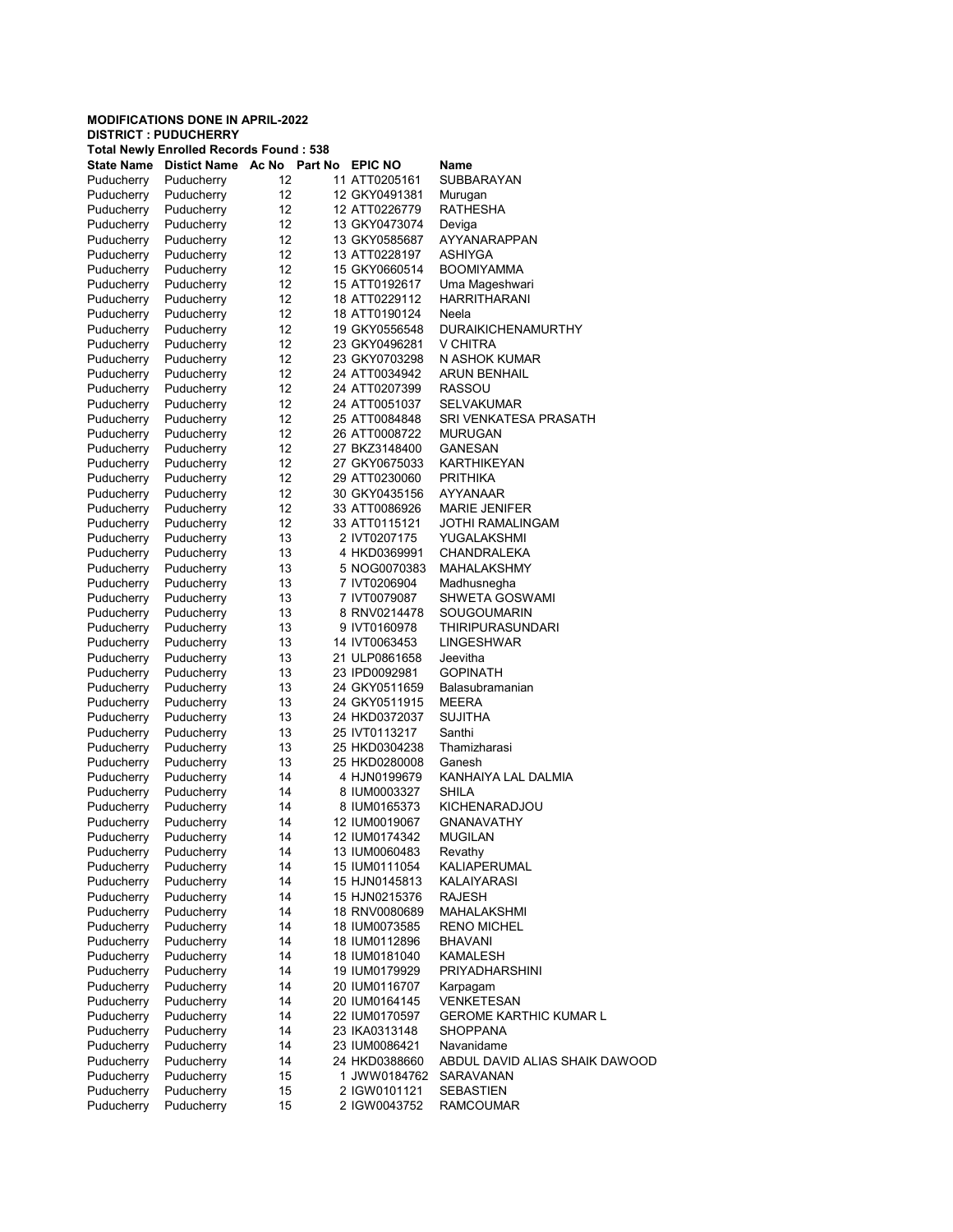| <b>DISTRICT : PUDUCHERRY</b> |  |
|------------------------------|--|
|------------------------------|--|

|                          | <b>Total Newly Enrolled Records Found: 538</b> |          |         |                                |                         |
|--------------------------|------------------------------------------------|----------|---------|--------------------------------|-------------------------|
| <b>State Name</b>        | <b>Distict Name</b>                            | Ac No    | Part No | <b>EPIC NO</b>                 | Name                    |
| Puducherry               | Puducherry                                     | 15       |         | 3 MBZ1573120                   | <b>AFZAL SHERIFF</b>    |
| Puducherry               | Puducherry                                     | 15       |         | 3 IGW0091710                   | <b>MEIAPPANE</b>        |
| Puducherry               | Puducherry                                     | 15       |         | 3 IGW0091447                   | <b>PADMA</b>            |
| Puducherry               | Puducherry                                     | 15       |         | 3 IGW0086470                   | <b>FRANCIS XAVIER</b>   |
| Puducherry               | Puducherry                                     | 15       |         | 6 IGW0109454                   | <b>MOHAMED HOUSSENE</b> |
| Puducherry               | Puducherry                                     | 15       |         | 7 IGW0009084                   | <b>GUNASEKARAN</b>      |
| Puducherry               | Puducherry                                     | 15       |         | 9 JWW0208041                   | MATHIYAZHAGAN           |
| Puducherry               | Puducherry                                     | 15       |         | 10 JWW0195156                  | <b>SUDHA</b>            |
| Puducherry               | Puducherry                                     | 15       |         | 16 IGW0018945                  | <b>SAVITHA</b>          |
| Puducherry               | Puducherry                                     | 15       |         | 18 IGW0194175                  | <b>SUBASTEE</b>         |
| Puducherry               | Puducherry                                     | 15       |         | 20 JWW0173963                  | <b>RAMESH</b>           |
| Puducherry               | Puducherry                                     | 15       |         | 20 JWW0211037                  | LAKSHMIDEVI             |
| Puducherry               | Puducherry                                     | 15       |         | 23 JWW0216978                  | Susainathan             |
| Puducherry               | Puducherry                                     | 15       |         | 23 JWW0185504                  | <b>CHANDRASEKAR</b>     |
| Puducherry               | Puducherry                                     | 15       |         | 23 JWW0244293                  | LAKSHMI                 |
| Puducherry               | Puducherry                                     | 15       |         | 24 IGW0002543                  | <b>SELVAKUMAR</b>       |
| Puducherry               | Puducherry                                     | 15       |         | 25 JWW0174011                  | <b>PARIMALA</b>         |
| Puducherry               | Puducherry                                     | 15       |         | 25 JWW0260992                  | <b>SRIBHARATHI</b>      |
| Puducherry               | Puducherry                                     | 16       |         | 3 LXL0211797                   | <b>BARATH KUMAR</b>     |
|                          | Puducherry                                     | 16       |         | 3 TMC0003517                   |                         |
| Puducherry               |                                                |          |         |                                | <b>THIRIPURASUNDARI</b> |
| Puducherry               | Puducherry                                     | 16       |         | 3 TMC0167767                   | <b>PARIPURNAA</b>       |
| Puducherry               | Puducherry                                     | 16       |         | 7 TMC0012955                   | ARAVIND                 |
| Puducherry               | Puducherry                                     | 16       |         | 8 CMS0298521                   | SELVI                   |
| Puducherry               | Puducherry                                     | 16       |         | 10 TMC0003574                  | <b>BALAJI</b>           |
| Puducherry               | Puducherry                                     | 16       |         | 11 TMC0021253                  | <b>VENKATESAN</b>       |
| Puducherry               | Puducherry                                     | 16       |         | 15 TMC0146209                  | <b>VIDJEACOUMAR</b>     |
| Puducherry               | Puducherry                                     | 16       |         | 19 TMC0089557                  | <b>POUSSAMBALLE</b>     |
| Puducherry               | Puducherry                                     | 17       |         | 1 LXL0231035                   | <b>MANGAI</b>           |
| Puducherry               | Puducherry                                     | 17       |         | 1 SCO0213462                   | SAUTISH SHAH            |
| Puducherry               | Puducherry                                     | 17       |         | 2 SCO0090613                   | ELAMATHI BALA           |
| Puducherry               | Puducherry                                     | 17       |         | 3 SCO0033829                   | SANGEETHA               |
| Puducherry               | Puducherry                                     | 17       |         | 3 CMS0268821                   | UMA                     |
| Puducherry               | Puducherry                                     | 17       |         | 3 CMS0266114                   | Balasundaram            |
| Puducherry               | Puducherry                                     | 17       |         | 5 CMS0222497                   | <b>PRABAKARAN</b>       |
| Puducherry               | Puducherry                                     | 17       |         | 5 BDZ4639472                   | <b>MANICKAMMAL</b>      |
| Puducherry               | Puducherry                                     | 17       |         | 5 SCO0100941                   | PUNITHAVATHY            |
| Puducherry               | Puducherry                                     | 17       |         | 5 CMS0302042                   | Lakshmi                 |
| Puducherry               | Puducherry                                     | 17       |         | 6 RHR0525667                   | <b>REKHA</b>            |
| Puducherry               | Puducherry                                     | 17       |         | 9 CMS0230896                   | LAKSHMIKANTHAM          |
| Puducherry               | Puducherry                                     | 17       |         | 11 SCO0211573                  | <b>SIVASRI</b>          |
| Puducherry               | Puducherry                                     | 17       |         | 12 SCO0171629                  | VELUSAMY                |
| Puducherry               | Puducherry                                     | 17       |         | 14 CMS0329664                  | <b>SANKAR</b>           |
| Puducherry               | Puducherry                                     | 17       |         | 14 KVY0627471                  | <b>AYYAPPAN</b>         |
| Puducherry               | Puducherry                                     | 17       |         | 14 KVY0627463                  | <b>REVATHI</b>          |
| Puducherry               | Puducherry                                     | 17       |         | 15 SCO0036095                  | SIVA                    |
| Puducherry               | Puducherry                                     | 17       |         | 18 SCO0151480                  | KEMBURAAJ               |
| Puducherry               | Puducherry                                     | 17       |         | 23 SCO0062448                  | <b>SEETHALAKSHMI</b>    |
| Puducherry               | Puducherry                                     | 17       |         | 24 SCO0037184                  | VINOTH                  |
| Puducherry               | Puducherry                                     | 17       |         | 24 CMS0335158                  | <b>BARATH</b>           |
| Puducherry               | Puducherry                                     | 17       |         | 25 JWW0236133                  | <b>MOHAMED RACHID</b>   |
| Puducherry               | Puducherry                                     | 17       |         | 27 CMS0325043                  | <b>AROKIYAMARI</b>      |
| Puducherry               | Puducherry                                     | 17       |         | 27 SCO0184812                  | <b>MIRA BAI</b>         |
| Puducherry               | Puducherry                                     | 17       |         | 28 SCO0175752                  | Gunasekaran             |
| Puducherry               | Puducherry                                     | 17       |         | 28 CMS0263434                  | <b>AMOURDAVALLY</b>     |
| Puducherry               | Puducherry                                     | 18       |         | 6 IBI0125195                   | KATHAYEE @ CHANDIRA     |
| Puducherry               | Puducherry                                     | 18       |         | 12 IBI0018879                  | <b>MOHAN PRASANNA</b>   |
| Puducherry               | Puducherry                                     | 18       |         | 13 TPN0207993                  | <b>VISWANATHAN</b>      |
| Puducherry               | Puducherry                                     | 18       |         | 13 UEB0093617                  | <b>DHIVYA</b>           |
|                          | Puducherry                                     |          |         |                                |                         |
| Puducherry<br>Puducherry | Puducherry                                     | 18<br>18 |         | 13 IBI0161018<br>13 TPN0206656 | ANANDAN<br>PADMAVATHI   |
|                          |                                                |          |         |                                |                         |
| Puducherry               | Puducherry                                     | 18       |         | 13 UEB0067017                  | SANDHYA                 |
| Puducherry               | Puducherry                                     | 18       |         | 13 UEB0134700                  | <b>DEEPTHI</b>          |
| Puducherry               | Puducherry                                     | 18       |         | 13 UEB0067009                  | <b>VINODHINI</b>        |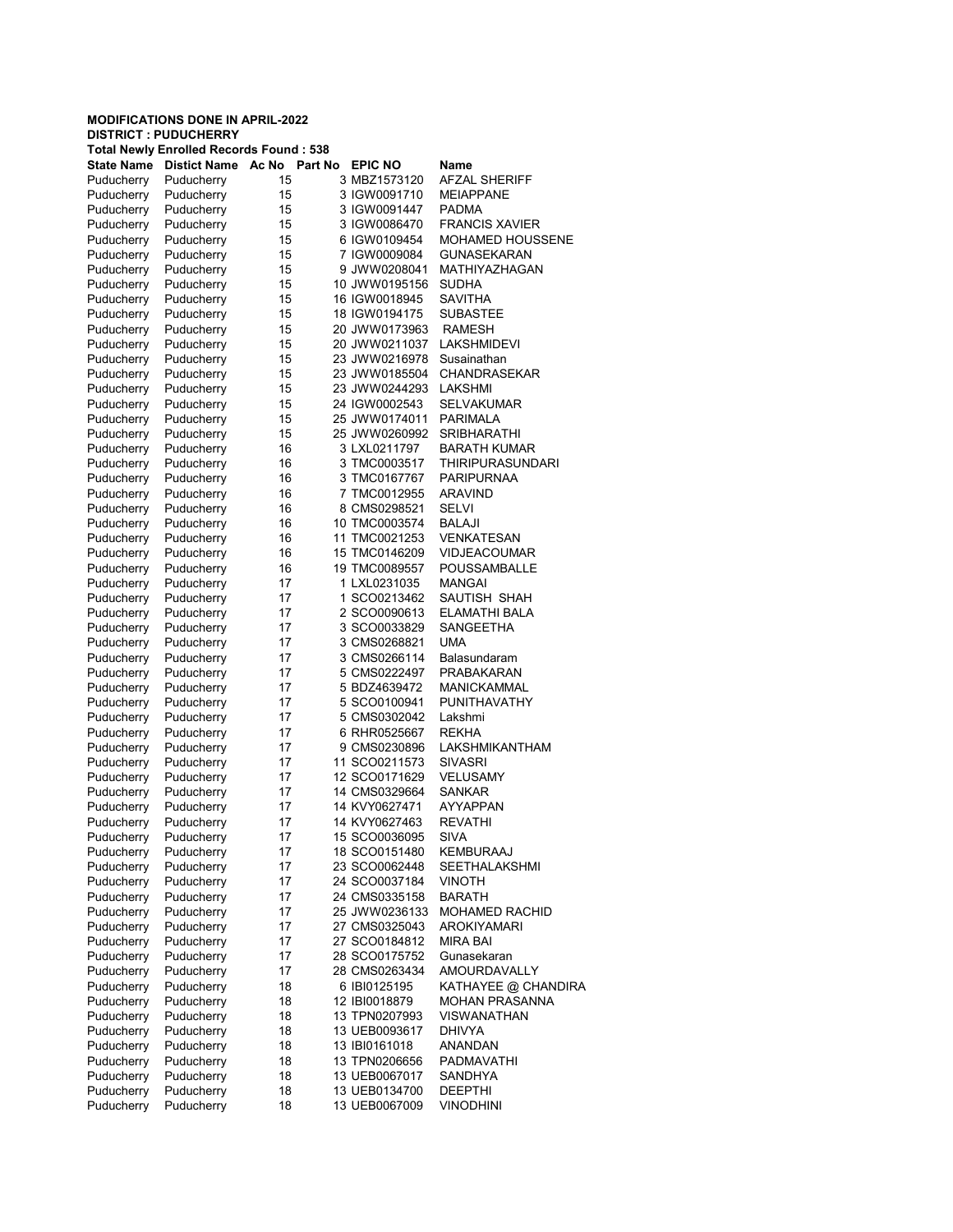DISTRICT : PUDUCHERRY

| Total Newly Enrolled Records Found : 538 |                     |       |         |                |                        |  |  |
|------------------------------------------|---------------------|-------|---------|----------------|------------------------|--|--|
| <b>State Name</b>                        | <b>Distict Name</b> | Ac No | Part No | <b>EPIC NO</b> | Name                   |  |  |
| Puducherry                               | Puducherry          | 18    |         | 13 TPN0206987  | SELVI                  |  |  |
| Puducherry                               | Puducherry          | 18    |         | 16 DNX0298521  | RATHINASABAPATHY       |  |  |
| Puducherry                               | Puducherry          | 18    |         | 16 DNX0427666  | KAMALAKANNAN           |  |  |
| Puducherry                               | Puducherry          | 18    |         | 16 DNX0330233  | <b>MOHAN</b>           |  |  |
| Puducherry                               | Puducherry          | 18    |         | 17 DNX0409680  | ASOU RAJAN             |  |  |
| Puducherry                               | Puducherry          | 18    |         | 19 JZL0226597  | PARTHIBAN              |  |  |
| Puducherry                               | Puducherry          | 18    |         | 19 IBI0232710  | RAGUL                  |  |  |
| Puducherry                               | Puducherry          | 18    |         | 19 IBI0194951  | <b>PARVATHI</b>        |  |  |
| Puducherry                               | Puducherry          | 18    |         | 19 DNX0365668  | MANIKANDAN             |  |  |
| Puducherry                               | Puducherry          | 18    |         | 19 IBI0194977  | PERUMAL                |  |  |
| Puducherry                               | Puducherry          | 18    |         | 20 IBI0218107  | DHANDABANI             |  |  |
| Puducherry                               | Puducherry          | 18    |         | 26 IBI0166710  | <b>UMAMAGESWARI</b>    |  |  |
| Puducherry                               | Puducherry          | 18    |         | 31 DNX0391904  | <b>GOWRI</b>           |  |  |
| Puducherry                               | Puducherry          | 18    |         | 32 IBI0040360  | VIJAYAPREBHAKARAN      |  |  |
|                                          |                     | 18    |         | 32 IBI0142620  | VIDJEYALATCHOUMY       |  |  |
| Puducherry                               | Puducherry          |       |         |                |                        |  |  |
| Puducherry                               | Puducherry          | 19    |         | 1 DNX0320879   | SURENDRAN              |  |  |
| Puducherry                               | Puducherry          | 19    |         | 1 ZQJ0103143   | VAITHEESWARI           |  |  |
| Puducherry                               | Puducherry          | 19    |         | 3 ZQJ0114637   | RAJENDIRAN             |  |  |
| Puducherry                               | Puducherry          | 19    |         | 5 DNX0459016   | NEELAKANDAN            |  |  |
| Puducherry                               | Puducherry          | 19    |         | 10 MVM0184747  | ATHILAKSHMI            |  |  |
| Puducherry                               | Puducherry          | 19    |         | 11 CMS0254334  | VIJAYAKUMAR            |  |  |
| Puducherry                               | Puducherry          | 19    |         | 11 CMS0236208  | JAYARANI               |  |  |
| Puducherry                               | Puducherry          | 19    |         | 14 FBN0244616  | DUCLOUX ANTONI RAJ     |  |  |
| Puducherry                               | Puducherry          | 19    |         | 15 FBN0377820  | Anandhlajothi          |  |  |
| Puducherry                               | Puducherry          | 19    |         | 18 FBN0326207  | Rathiga                |  |  |
| Puducherry                               | Puducherry          | 19    |         | 22 ZQJ0230821  | SARANGABANY            |  |  |
| Puducherry                               | Puducherry          | 19    |         | 22 ZQJ0230805  | MANGAYARKARASI         |  |  |
| Puducherry                               | Puducherry          | 19    |         | 22 ZQJ0231712  | <b>BREMAVADY</b>       |  |  |
| Puducherry                               | Puducherry          | 19    |         | 24 ZQJ0241380  | AKKASH                 |  |  |
| Puducherry                               | Puducherry          | 19    |         | 26 FBN0275081  | Nagalakshmi            |  |  |
| Puducherry                               | Puducherry          | 19    |         | 26 FBN0275099  | Sankar                 |  |  |
| Puducherry                               | Puducherry          | 19    |         | 27 SQY0066712  | JAFFAR ALI             |  |  |
| Puducherry                               | Puducherry          | 19    |         | 29 FBN0339713  | <b>VIRARAGAVANE</b>    |  |  |
| Puducherry                               | Puducherry          | 19    |         | 31 FBN0305987  | GAJALAKSHMI            |  |  |
| Puducherry                               | Puducherry          | 19    |         | 32 FBN0384065  | <b>MURUGAN</b>         |  |  |
| Puducherry                               | Puducherry          | 19    |         | 33 ZQJ0151027  | <b>SHARON JESUDOSS</b> |  |  |
| Puducherry                               | Puducherry          | 19    |         | 34 FBN0259929  | Kuppulakshmi           |  |  |
| Puducherry                               | Puducherry          | 19    |         | 39 ZQJ0136663  | Balaraman              |  |  |
|                                          |                     | 20    |         | 2 SQY0004705   | RAVIVARMAN             |  |  |
| Puducherry<br>Puducherry                 | Puducherry          |       |         |                |                        |  |  |
|                                          | Puducherry          | 20    |         | 3 SQY0101527   | MOUROUGAYANE           |  |  |
| Puducherry                               | Puducherry          | 20    |         | 5 SQY0110213   | Rajalakshmi            |  |  |
| Puducherry                               | Puducherry          | 20    |         | 5 FBN0333773   | Kotteswaran            |  |  |
| Puducherry                               | Puducherry          | 20    |         | 6 SQY0014803   | <b>MANIKANDAN</b>      |  |  |
| Puducherry                               | Puducherry          | 20    |         | 7 FBN0320531   | Manohar                |  |  |
| Puducherry                               | Puducherrv          | 20    |         | 9 FBN0231803   | PARAMESWARI            |  |  |
| Puducherry                               | Puducherry          | 20    |         | 14 FBN0376145  | SANDOSHKUMAR           |  |  |
| Puducherry                               | Puducherry          | 20    |         | 15 SQY0154054  | THANJAMMAL             |  |  |
| Puducherry                               | Puducherry          | 20    |         | 15 SQY0019208  | VIJAYALAKSHMY          |  |  |
| Puducherry                               | Puducherry          | 20    |         | 30 KTY0233106  | SENGANIAMMAL           |  |  |
| Puducherry                               | Puducherry          | 20    |         | 31 SQY0024661  | <b>BREMALATHA</b>      |  |  |
| Puducherry                               | Puducherry          | 21    |         | 2 YBP0134510   | Ambika                 |  |  |
| Puducherry                               | Puducherry          | 21    |         | 3 YBP0244194   | <b>HEMALASRI</b>       |  |  |
| Puducherry                               | Puducherry          | 21    |         | 7 KTY0216952   | VIJAYAPRABU            |  |  |
| Puducherry                               | Puducherry          | 21    |         | 7 YBP0233411   | <b>SENTHILVEL</b>      |  |  |
| Puducherry                               | Puducherry          | 21    |         | 24 CDS0218644  | Umamageshwari          |  |  |
| Puducherry                               | Puducherry          | 21    |         | 27 CDS0250969  | <b>PAZHANIRAJA</b>     |  |  |
| Puducherry                               | Puducherry          | 21    |         | 32 YBP0172734  | Thangaraj              |  |  |
| Puducherry                               | Puducherry          | 22    |         | 7 AJJ0014712   | Vetrivel               |  |  |
| Puducherry                               | Puducherry          | 22    |         | 7 KXX0232686   | Sumathi                |  |  |
| Puducherry                               | Puducherry          | 22    |         | 7 AJJ0147033   | Sangaralingam          |  |  |
| Puducherry                               | Puducherry          | 22    |         | 18 AJJ0210385  | Pazhanisamy            |  |  |
| Puducherry                               | Puducherry          | 22    |         | 31 AJJ0187419  | Jayanthi               |  |  |
| Puducherry                               | Puducherry          | 23    |         | 9 SWC0048736   | <b>MANOJKUMAR</b>      |  |  |
|                                          |                     |       |         |                |                        |  |  |